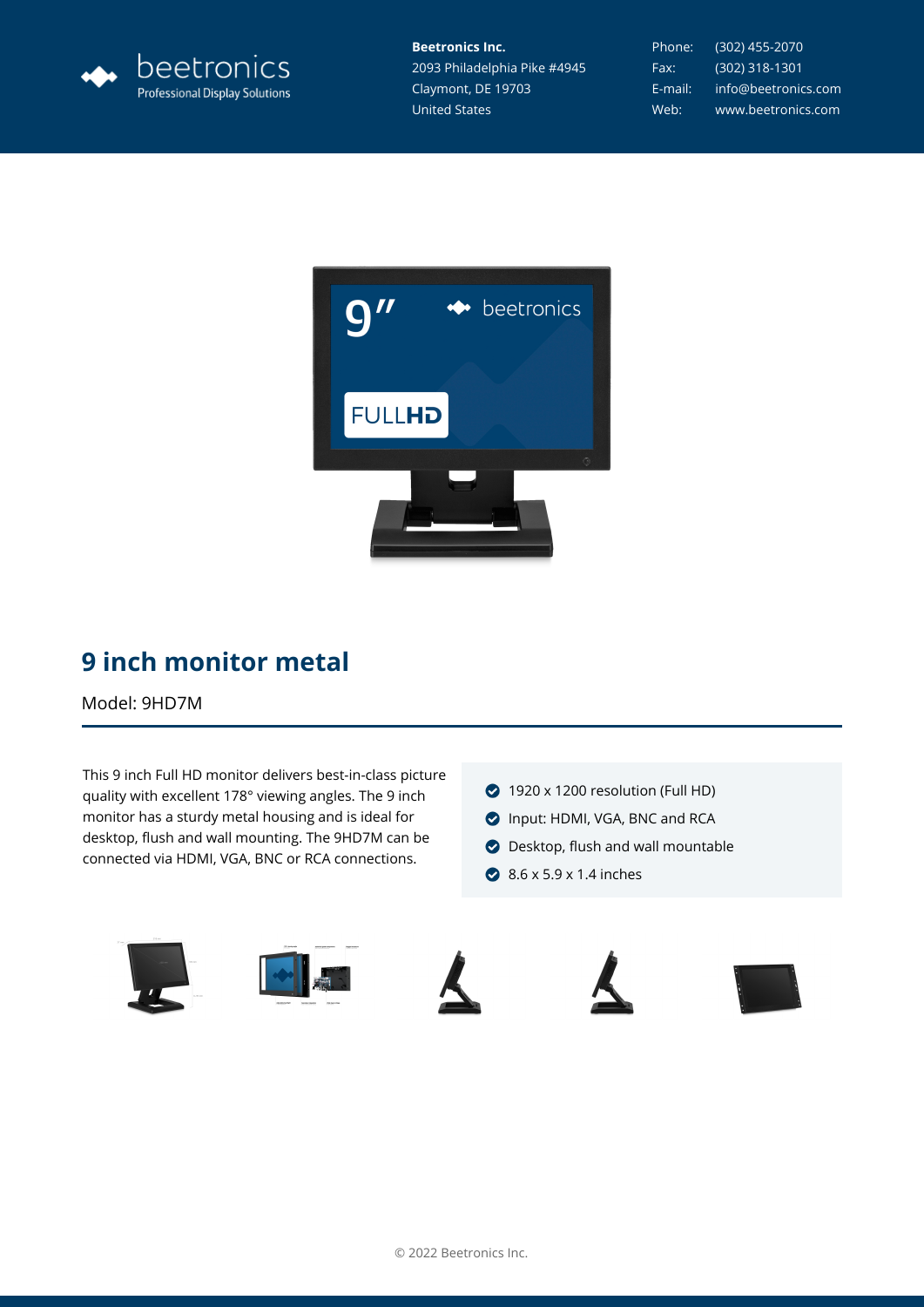

**Beetronics Inc.** 2093 Philadelphia Pike #4945 Claymont, DE 19703 United States

| <b>GENERAL</b> |                      |
|----------------|----------------------|
| Manufacturer   | <b>Beetronics</b>    |
| Item number    | 9HD7M                |
| Previous model | 9HDM                 |
| Product name   | 9 inch monitor metal |
| Warranty       | 2 years              |

| <b>PANEL</b>          |                                    |
|-----------------------|------------------------------------|
| Type                  | Matte, LED-IPS                     |
| Diagonal size         | 9 inches (228 mm)                  |
| Aspect ratio          | 16:10 (16:9, 4:3 adjustable)       |
| Native resolution     | 1920 x 1200                        |
| Supported resolutions | 1920 x 1200 (max), 640 x 480 (min) |
| Pixels per inch       | 251 PPI                            |
| Viewing angle         | 178° horizontal, 178° vertical     |
| <b>Brightness</b>     | 450 cd/m2                          |
| Contrast              | 900:1                              |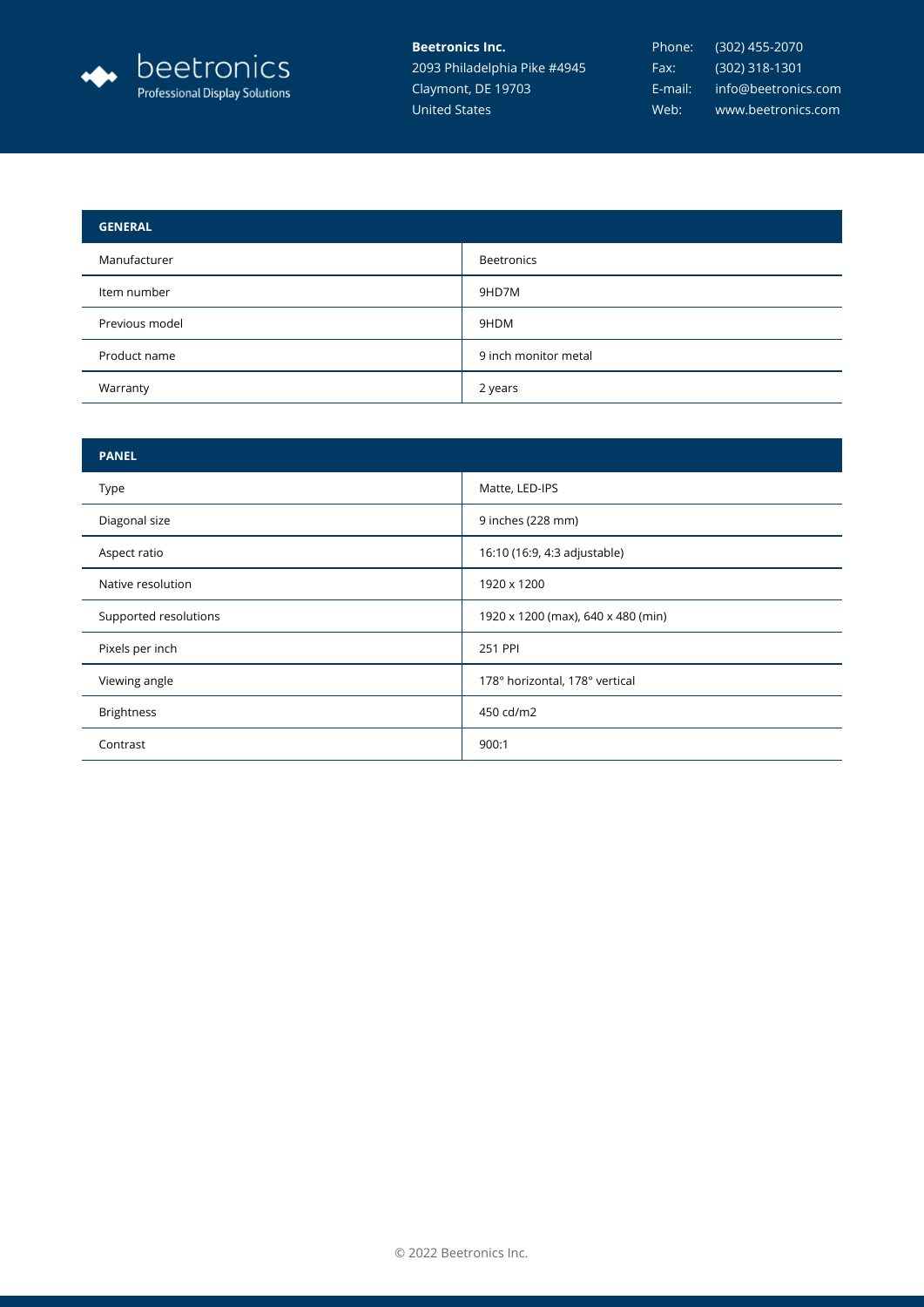

## **Beetronics Inc.**

2093 Philadelphia Pike #4945 Claymont, DE 19703 United States

| <b>CONNECTIVITY</b> |                                                                     |
|---------------------|---------------------------------------------------------------------|
| HDMI                | $\times$ 1x                                                         |
| <b>VGA</b>          | $\times$ 1x                                                         |
| BNC (CVBS)          | $\checkmark$ 1x                                                     |
| RCA video           | $\times$ 1x                                                         |
| AUX input           | $\times$ 1x                                                         |
| AUX output          | $\checkmark$ 1x                                                     |
| <b>USB</b>          | $\checkmark$ 1x (MP4, AVI, MKV, MOV, MPG, MP3, WMA, JPG, JPEG, PNG) |

| <b>SIZE &amp; WEIGHT</b> |                                          |
|--------------------------|------------------------------------------|
| Colour                   | <b>Black</b>                             |
| Weight                   | 2 lbs (2,9 lbs with stand)               |
| Width                    | 8.6 inches                               |
| Height                   | 5.9 inches (+0 to 1.5 inches with stand) |
| Thickness                | 1.3 inches                               |
| Display dimensions       | 7.6 x 4.8 inches                         |

| <b>FEATURES AND FUNCTIONS</b> |                                                              |
|-------------------------------|--------------------------------------------------------------|
| Audio                         | Integrated speakers                                          |
| Key-lock                      | The control buttons can be blocked                           |
| Auto-on                       | Automatically powers on when it receives current or a signal |
| Dimmable                      | Adjustable backlight brightness                              |
| Mirroring                     | Image can be mirrored, horizontally and vertically           |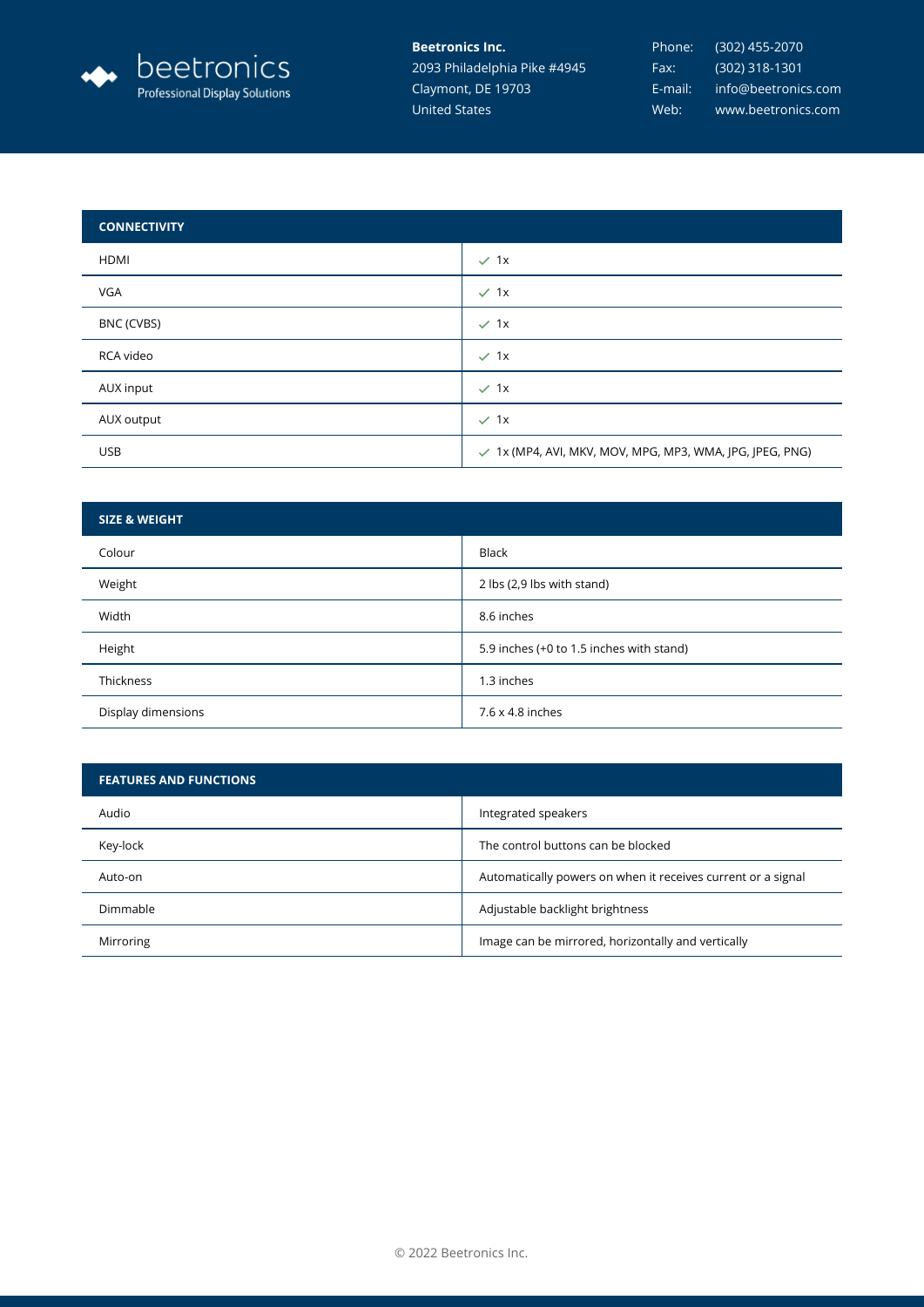

**Beetronics Inc.** 2093 Philadelphia Pike #4945 Claymont, DE 19703 United States

| <b>POWER</b>  |                                            |
|---------------|--------------------------------------------|
| Input voltage | DC 9-28V                                   |
| Power supply  | Input: 110-240V ~ 50/60Hz - Output: 12V-2A |
| Consumption   | 8.5 Watt                                   |

| <b>ENVIRONMENTAL</b>  |                          |
|-----------------------|--------------------------|
| Operating temperature | -4°F to +140°F           |
| Storage temperature   | $-4$ °F to $+158$ °F     |
| Operating humidity    | 20% - 90% non-condensing |

| <b>MOUNTING</b> |                                        |
|-----------------|----------------------------------------|
| Wall mount      | $\checkmark$ VESA (75 mm)              |
| Flush mount     | $\checkmark$ Mounting strips included  |
| Stand           | $\checkmark$ Adjustable and detachable |

| <b>CERTIFICATIONS &amp; STANDARDS</b> |                            |
|---------------------------------------|----------------------------|
| Certifications                        | CE, FCC, RoHS, REACH, UKCA |

| <b>PACKAGE CONTENT</b> |                                                                              |
|------------------------|------------------------------------------------------------------------------|
| Includes               | Monitor, Stand, Remote control, Mounting strips, AC power<br>adapter, Manual |